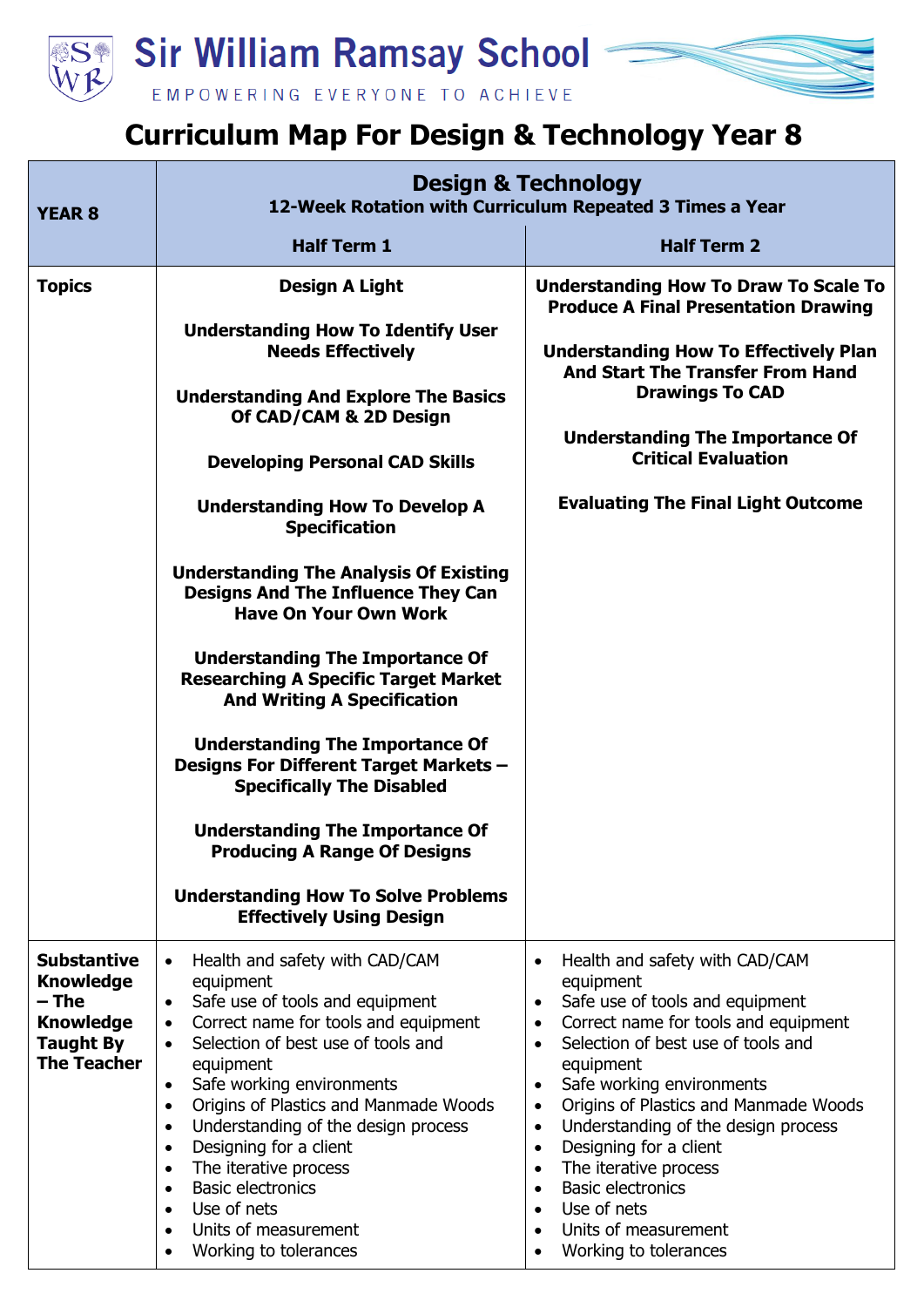|                                                                                                                             | Use of CAD                                                                                                                                                                                                                                                                                                                                                                                                                                                                                                                                                       | Use of CAD                                                                                                                                                                                                                                                                                                                                                                                                                                                                         |
|-----------------------------------------------------------------------------------------------------------------------------|------------------------------------------------------------------------------------------------------------------------------------------------------------------------------------------------------------------------------------------------------------------------------------------------------------------------------------------------------------------------------------------------------------------------------------------------------------------------------------------------------------------------------------------------------------------|------------------------------------------------------------------------------------------------------------------------------------------------------------------------------------------------------------------------------------------------------------------------------------------------------------------------------------------------------------------------------------------------------------------------------------------------------------------------------------|
| <b>Disciplinary</b><br><b>Knowledge</b><br>– How The<br><b>Knowledge</b><br><b>Will Be</b><br>Developed &<br><b>Applied</b> | Analysis of the work of others for external<br>$\bullet$<br>influences and inspiration.<br>Self-reflection and evaluation of research.<br>$\bullet$<br>Self-reflection and evaluation of designs.<br>$\bullet$<br>Use of tessellation to improve<br>$\bullet$<br>sustainability and rates of output.<br>Responding to client feedback to meet<br>$\bullet$<br>their needs.<br>The impact of man-made materials<br>compared to natural materials.<br>How and where CAD/CAM is used in the<br>$\bullet$<br>wider world.<br>The importance of CAD/CAM.<br>$\bullet$ | Analysis of the work of others for external<br>influences and inspiration.<br>Self-reflection and evaluation of research.<br>$\bullet$<br>Self-reflection and evaluation of designs.<br>Use of tessellation to improve<br>sustainability and rates of output.<br>Responding to client feedback to meet<br>their needs.<br>The impact of man-made materials<br>compared to natural materials.<br>How and where CAD/CAM is used in the<br>wider world.<br>The importance of CAD/CAM. |
| <b>Skills</b>                                                                                                               | Understanding of the needs of others.<br>$\bullet$<br>Learning about different types of CAD<br>$\bullet$<br>packages and being able to accurately use<br>2D design.<br>Understanding the importance of a design<br>$\bullet$<br>specification and how product analysis<br>play an important part in the research<br>process.<br>Avoiding design fixation by being able to<br>produce a range of imaginative design<br>ideas.<br>Understanding how to solve problems<br>$\bullet$<br>effectively.                                                                 | Understanding how to draw to scale to<br>produce a final presentation drawing.<br>Understanding how to effectively plan and<br>$\bullet$<br>start the transfer from hand drawings to<br>CAD.<br>Understanding the importance of critical<br>evaluation.<br>Understanding the importance of<br>personalised design.<br>Understanding the importance of effective<br>packaging for a product.                                                                                        |
| <b>Links To</b><br><b>Prior</b><br><b>Learning</b>                                                                          | Effective use of plastics.<br>$\bullet$<br>Ranges of plastics available.<br>$\bullet$<br>Use of CNC in conjunction with hand skills<br>$\bullet$<br>for improved outcomes.<br>Heightened sense of health and safety<br>$\bullet$<br>requirements.<br>Designing for a client.<br>٠<br>Use of CAD/CAM in Year 7.<br>$\bullet$                                                                                                                                                                                                                                      | How to measure and mark within tighter<br>tolerances.<br>Effective use of plastics.<br>Ranges of plastics available.<br>Use of CNC in conjunction with hand skills<br>for improved outcomes.<br>Heightened sense of health and safety<br>requirements.<br>Designing for a client.<br>$\bullet$<br>Use of CAD/CAM in Year 7.                                                                                                                                                        |
| Literacy/<br><b>Numeracy</b>                                                                                                | Literacy: research skills, being able to<br>develop detailed design specification which<br>has been concluded from research.<br>Numeracy: accuracy of computer aided<br>$\bullet$<br>design modelling skills by making sure<br>design will be accurately cut out by the<br>laser cutter; use of ratio and scale.                                                                                                                                                                                                                                                 | Literacy: research skills, being able to<br>develop detailed design specification which<br>has been concluded from research.<br>Numeracy: accuracy of computer aided<br>design modelling skills by making sure<br>design will be accurately cut out by the<br>laser cutter; use of ratio and scale.                                                                                                                                                                                |
| <b>Cross</b><br><b>Curricular</b>                                                                                           | Sustainability of materials and lifecycle<br>assessment<br>English language when analysing and self-<br>reflecting                                                                                                                                                                                                                                                                                                                                                                                                                                               | Sustainability of materials and lifecycle<br>assessment<br>English language when analysing and self-<br>reflecting                                                                                                                                                                                                                                                                                                                                                                 |
| <b>Assessment</b>                                                                                                           | End of unit assessments to track<br>$\bullet$<br>knowledge, teacher observations of<br>practical skills: design and CAD skills.                                                                                                                                                                                                                                                                                                                                                                                                                                  | End of unit assessments to track<br>knowledge, teacher observations of<br>practical skills: design and CAD skills.<br>Final product assessment.                                                                                                                                                                                                                                                                                                                                    |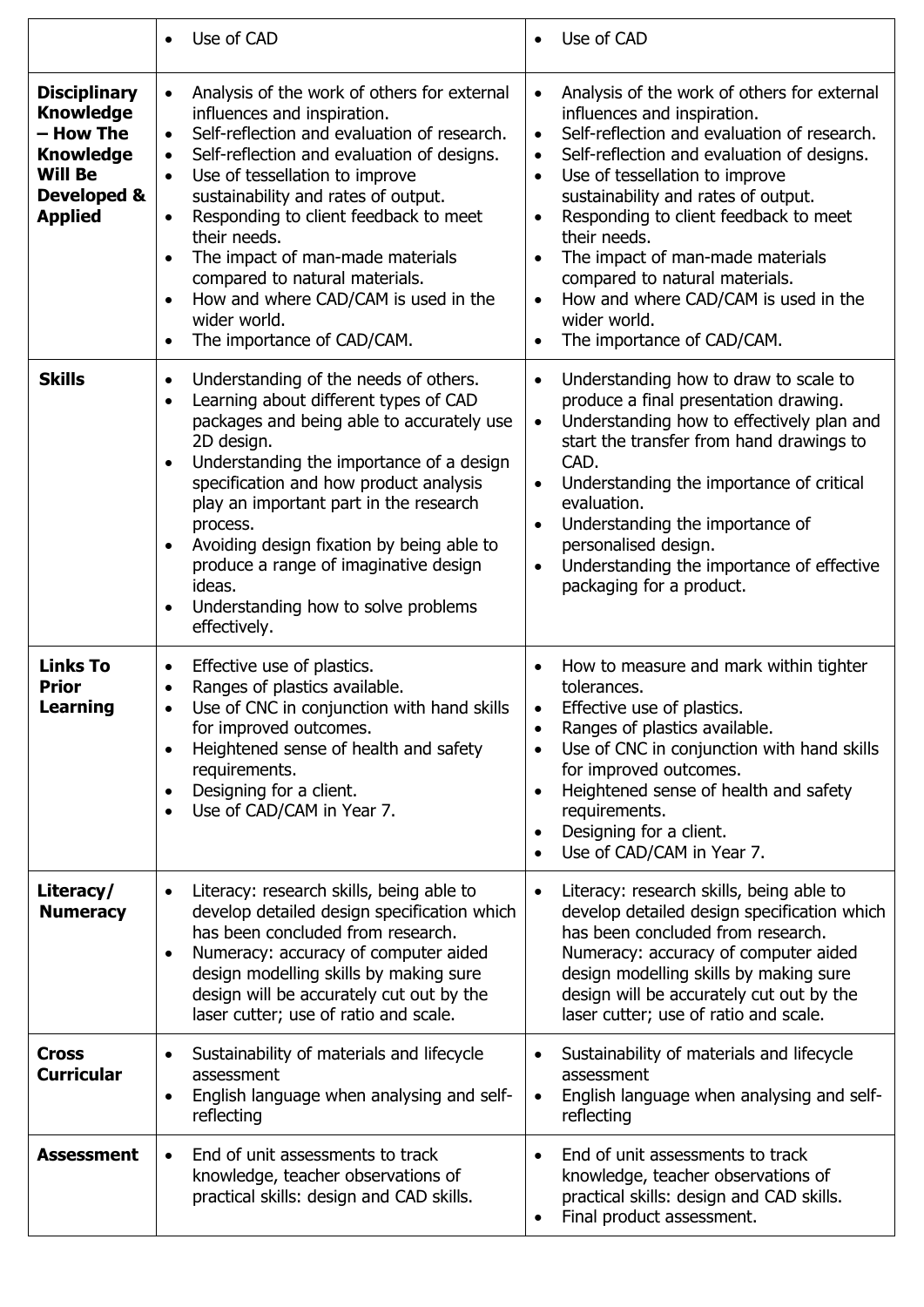| <b>YEAR 8</b>                                                                                                               | <b>FOOD</b><br>12-Week Rotation with Curriculum Repeated 3 Times a Year                                                                                                                                                                                                                                                                                                                                                                                                                                                                                                                                                                                                                       |                                                                                                                                                                                                                                                                                                                                                                                                                                                                  |
|-----------------------------------------------------------------------------------------------------------------------------|-----------------------------------------------------------------------------------------------------------------------------------------------------------------------------------------------------------------------------------------------------------------------------------------------------------------------------------------------------------------------------------------------------------------------------------------------------------------------------------------------------------------------------------------------------------------------------------------------------------------------------------------------------------------------------------------------|------------------------------------------------------------------------------------------------------------------------------------------------------------------------------------------------------------------------------------------------------------------------------------------------------------------------------------------------------------------------------------------------------------------------------------------------------------------|
|                                                                                                                             | <b>Half Term 1</b>                                                                                                                                                                                                                                                                                                                                                                                                                                                                                                                                                                                                                                                                            | <b>Half Term 2</b>                                                                                                                                                                                                                                                                                                                                                                                                                                               |
| <b>Topics</b>                                                                                                               | <b>Developing Culinary Skills Using High</b><br>Risk Foods - Eggs & Fish And The<br><b>Understanding Of Cross Contamination</b>                                                                                                                                                                                                                                                                                                                                                                                                                                                                                                                                                               | <b>Continue To Learn About Food</b><br><b>Commodities</b>                                                                                                                                                                                                                                                                                                                                                                                                        |
|                                                                                                                             | <b>The Study Of Macro Nutrients And</b><br><b>Function In The Body And Recap On The</b><br><b>Eatwell Guide</b>                                                                                                                                                                                                                                                                                                                                                                                                                                                                                                                                                                               | <b>Food Science And How Ingredients Work</b><br><b>Through Scientific Processes</b><br><b>Food Production On A Wider Scale</b>                                                                                                                                                                                                                                                                                                                                   |
|                                                                                                                             | <b>Using A Range Of Vegetables In Cooking</b>                                                                                                                                                                                                                                                                                                                                                                                                                                                                                                                                                                                                                                                 |                                                                                                                                                                                                                                                                                                                                                                                                                                                                  |
|                                                                                                                             | <b>Food Wastage And Its Impact On The</b><br><b>Environment</b>                                                                                                                                                                                                                                                                                                                                                                                                                                                                                                                                                                                                                               |                                                                                                                                                                                                                                                                                                                                                                                                                                                                  |
|                                                                                                                             | <b>Food Labelling And Allergies</b>                                                                                                                                                                                                                                                                                                                                                                                                                                                                                                                                                                                                                                                           |                                                                                                                                                                                                                                                                                                                                                                                                                                                                  |
| <b>Substantive</b><br><b>Knowledge</b><br>– The<br><b>Knowledge</b><br><b>Taught By</b><br><b>The Teacher</b>               | Working safely in the kitchen<br>$\bullet$<br>Understanding the importance of good<br>food hygiene and how to avoid food<br>poisoning and cross contamination<br>Cooking with high - risk ingredients to<br>$\bullet$<br>make a range of healthy meals<br>Creating dishes that use protein, fat and<br>$\bullet$<br>carbohydrate and understanding how to<br>incorporate vegetables into our meals for a<br>balanced and healthy diet<br>Using leftover food to create dishes to<br>$\bullet$<br>avoid food wastage<br>Finding ways to reduce food wastage<br>$\bullet$<br>How to read food labels on a product and<br>$\bullet$<br>awareness of food allergies and<br>intolerances           | Understanding where flour comes from<br>$\bullet$<br>and how it is processed to produce a<br>range of flours that we use in in cooking<br>and baking<br>How flour acts as a thickening agent in a<br>$\bullet$<br>roux sauce<br>Understanding rice as a commodity and<br>how it is used in a range of recipes in the<br>wider world<br>Using knowledge of macronutrients and<br>$\bullet$<br>the Eatwell guide to create a healthy dish<br>suitable for the task |
| <b>Disciplinary</b><br><b>Knowledge</b><br>– How The<br><b>Knowledge</b><br><b>Will Be</b><br>Developed &<br><b>Applied</b> | Analysis of the work of others for<br>$\bullet$<br>inspiration.<br>Self- reflection and evaluation of skills and<br>design.<br>Impact of nutritional knowledge and why<br>$\bullet$<br>eating more vegetables is beneficial for<br>health.<br>Responding to peer assessment and<br>$\bullet$<br>evaluation through sensory testing.<br>Analysing the class food wastage and how<br>$\bullet$<br>this affects the environment. This can be<br>challenged through debate. Applying this<br>information in the real world to help<br>reduce food waste and support climate<br>change.<br>Apply knowledge to own health and diet<br>$\bullet$<br>when purchasing food for yourself and<br>others. | Analysis of the work of others for<br>$\bullet$<br>inspiration.<br>Impact of nutritional knowledge on our<br>$\bullet$<br>health.<br>Responding to peer assessment and<br>evaluation through sensory testing.<br>Self- reflection and evaluation of research,<br>$\bullet$<br>planning, skills and evaluation.<br>Use knowledge learnt about how<br>$\bullet$<br>commodities react in cooking processes to<br>inform future outcomes.                            |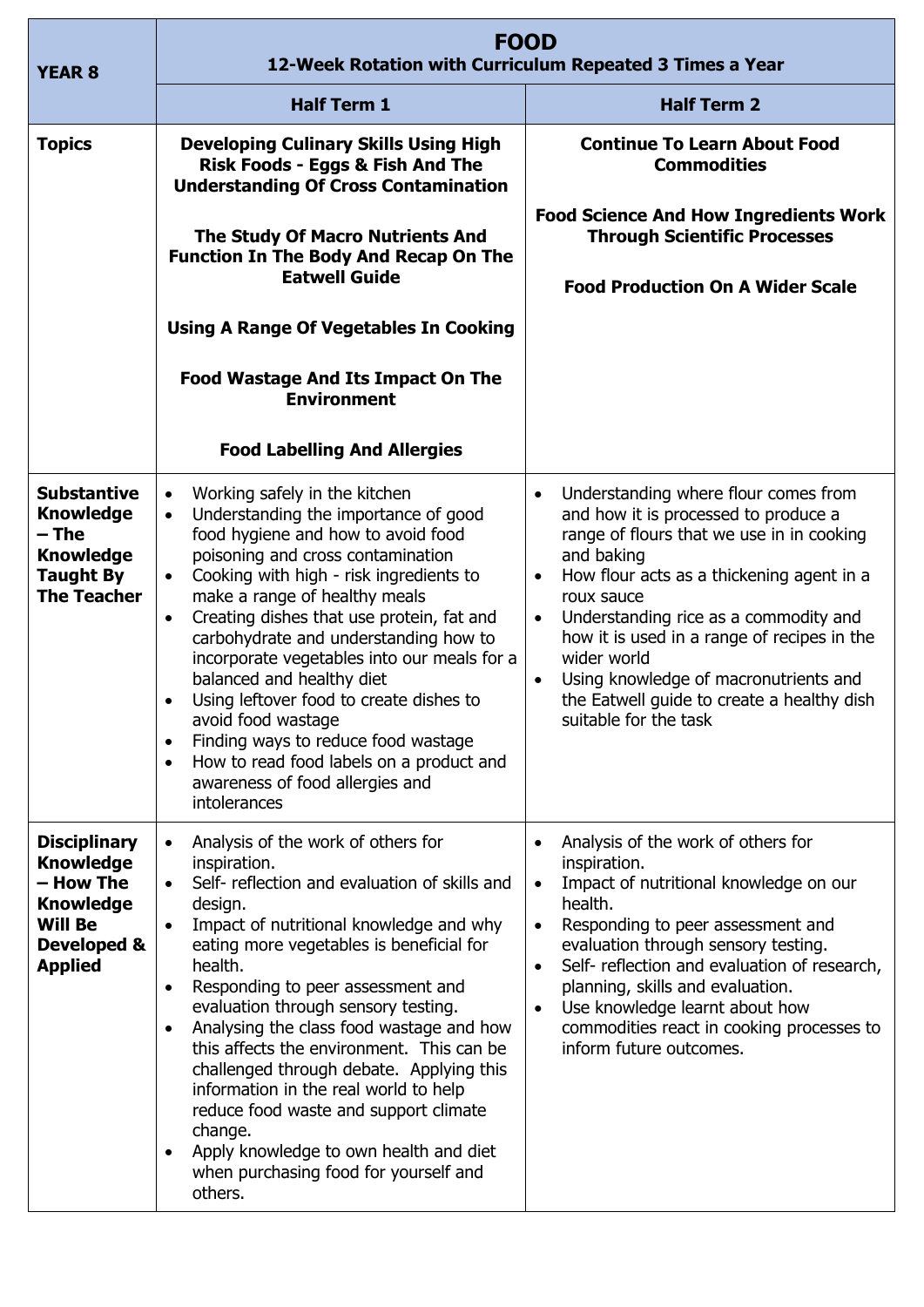| <b>Skills</b>                                      | Know how to check for readiness -<br>$\bullet$<br>cooking with eggs, fish and pasta.<br>Skinning fish, shaping, coating and<br>binding.<br>Creating dishes out of leftovers.<br>$\bullet$<br>Problem solving and reading a recipe<br>$\bullet$<br>independently.<br>Understanding ingredients and how they<br>react to the cooking processes. | Continue practical skills on sauce making<br>and learning about the types of rice and<br>how it can be used in a variety of dishes.<br>Developing research skills for recipes,<br>designing dishes and writing a detailed<br>time plan that could be followed by a Year<br>8 student.<br>Developing the practical skills to cook and<br>present dishes using garnish.<br>Evaluating dishes using taste testers and<br>sensory language. |
|----------------------------------------------------|-----------------------------------------------------------------------------------------------------------------------------------------------------------------------------------------------------------------------------------------------------------------------------------------------------------------------------------------------|-----------------------------------------------------------------------------------------------------------------------------------------------------------------------------------------------------------------------------------------------------------------------------------------------------------------------------------------------------------------------------------------------------------------------------------------|
| <b>Links To</b><br><b>Prior</b><br><b>Learning</b> | Skills gained at KS2, cooking clubs or<br>cooking at home.<br>Some students have cooked a lot and<br>$\bullet$<br>others have no experience in working in a<br>kitchen environment.<br>Some students will be familiar with the<br>Eatwell guide at KS2.                                                                                       | Students will continue to develop their<br>$\bullet$<br>skills in using a knife accurately and with<br>precision.<br>They will use the whole of the oven safely<br>$\bullet$<br>to make a range of baked goods.<br>They will use their knowledge of healthy<br>eating to create their own healthy dish for<br>assessment.                                                                                                               |
| Literacy/<br><b>Numeracy</b>                       | Numeracy - weighing, measuring and<br>$\bullet$<br>ratio.<br>Literacy - reading recipes and food labels.<br>Subject specific language and terminology.                                                                                                                                                                                        | Numeracy - weighing, measuring and ratio<br>$\bullet$<br>Literacy - reading recipes and research<br>skills, planning a dish using a time plan<br>with subject specific language and<br>terminology. Able to use sensory<br>language to evaluate their dish.                                                                                                                                                                             |
| <b>Cross</b><br><b>Curricular</b>                  | PSHE - Healthy eating and lifestyle<br>choices. Learning the skills for the wider<br>world.<br>Science- the human body and nutrition,<br>plant proteins.<br>P.E - Healthy mind and body relating to<br>diet and exercise.<br>Geography - impact of food on the<br>environment and global warming.                                             | PSHE - Healthy eating and lifestyle<br>choices. Learning the skills for the wider<br>world.<br>Geography - where our food commodities<br>originate from.                                                                                                                                                                                                                                                                                |
| <b>Assessment</b>                                  | Interactive quiz on the Eatwell guide.<br>Teacher observation of practical skills.<br>$\bullet$                                                                                                                                                                                                                                               | Food assessment researching, designing<br>and making a healthy meal suitable for a<br>Year 8 to make in food lessons.<br>End of term multiple choice assessment.                                                                                                                                                                                                                                                                        |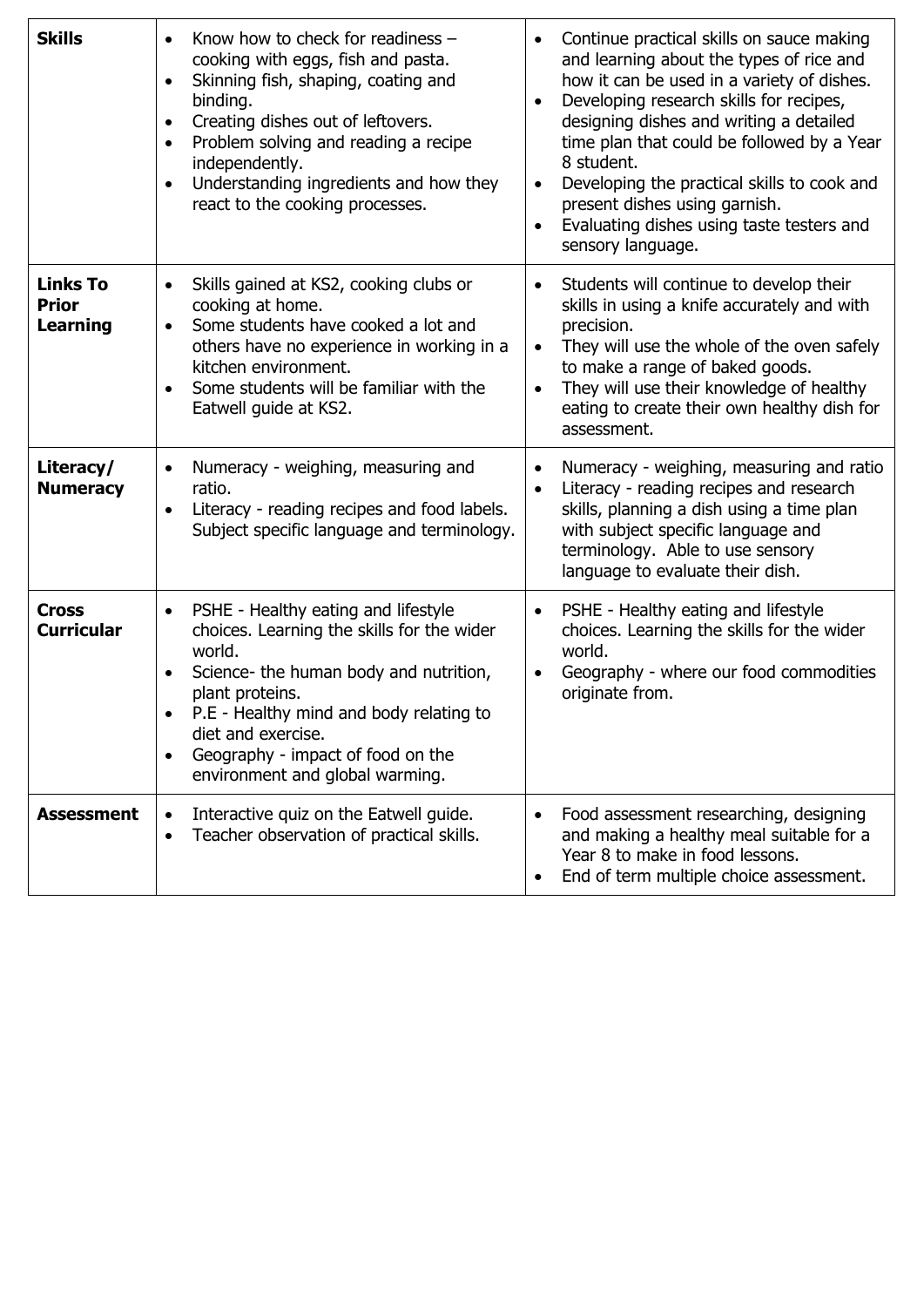| <b>YEAR 8</b>                                                                                                               | <b>TEXTILES</b><br>12-Week Rotation with Curriculum Repeated 3 Times a Year                                                                                                                                                                                                                                                                                                                                                                                                                                                 |                                                                                                                                                                                                                                                                                                                                                                                                                                                                                                                                            |
|-----------------------------------------------------------------------------------------------------------------------------|-----------------------------------------------------------------------------------------------------------------------------------------------------------------------------------------------------------------------------------------------------------------------------------------------------------------------------------------------------------------------------------------------------------------------------------------------------------------------------------------------------------------------------|--------------------------------------------------------------------------------------------------------------------------------------------------------------------------------------------------------------------------------------------------------------------------------------------------------------------------------------------------------------------------------------------------------------------------------------------------------------------------------------------------------------------------------------------|
|                                                                                                                             | <b>Half Term 1</b>                                                                                                                                                                                                                                                                                                                                                                                                                                                                                                          | <b>Half Term 2</b>                                                                                                                                                                                                                                                                                                                                                                                                                                                                                                                         |
| <b>Topics</b>                                                                                                               | <b>Students Will Make A Pugly Monster</b><br>The course allows students to<br>understand the design process from<br>analysing the design brief, primary and<br>secondary research, writing a design<br>specification, initial designs, modelling,<br>final design, planning to the making and<br>evaluating.                                                                                                                                                                                                                | <b>Developing The Skills Learnt In The</b><br><b>Modelling Lessons To Make Their Pugly</b><br><b>Monster</b><br><b>Evaluating The Product Against The</b><br><b>Design Specification And Justify Any</b><br><b>Suggestions For Improvement</b>                                                                                                                                                                                                                                                                                             |
| <b>Substantive</b><br><b>Knowledge</b><br>$-$ The<br><b>Knowledge</b><br><b>Taught By</b><br><b>The Teacher</b>             | Health and safety in the workshop<br>$\bullet$<br>Safe use of tools<br>$\bullet$<br>Correct name for tools and equipment<br>Selection of best use of tools and<br>$\bullet$<br>equipment<br>Safe working environments<br>$\bullet$<br>Natural and man-made fibres<br>$\bullet$<br>Understanding of the design process<br>$\bullet$<br>Designing for a client<br>$\bullet$<br>The iterative process<br>$\bullet$<br>Use of patterns/templates<br>$\bullet$<br>Working to tolerances when using<br>$\circ$<br>seam allowances | Health and safety in the workshop<br>$\bullet$<br>Safe use of tools<br>$\bullet$<br>Correct name for tools and equipment<br>$\bullet$<br>Selection of best use of tools and<br>$\bullet$<br>equipment<br>Safe working environments<br>$\bullet$<br>Natural and man-made fibres<br>$\bullet$<br>Understanding of the design process<br>$\bullet$<br>Designing for a client<br>$\bullet$<br>The iterative process<br>$\bullet$<br>Use of patterns/templates<br>$\bullet$<br>Working to tolerances when using seam<br>$\bullet$<br>allowances |
| <b>Disciplinary</b><br><b>Knowledge</b><br>- How The<br><b>Knowledge</b><br><b>Will Be</b><br>Developed &<br><b>Applied</b> | Analysis of existing products for external<br>$\bullet$<br>influences and inspiration<br>Self-reflection and evaluation of research<br>$\bullet$<br>Self-reflection and evaluation of designs<br>The impact of man-made materials<br>compared to natural materials                                                                                                                                                                                                                                                          | Analysis of the work of others through<br>$\bullet$<br>cultural homework research<br>Self-reflection and evaluation of research<br>$\bullet$<br>Self-reflection and evaluation of the Pugly<br>Monster                                                                                                                                                                                                                                                                                                                                     |
| <b>Skills</b>                                                                                                               | To continue to develop knowledge of the<br>design process through use of a wide<br>range of Textile materials and equipment.<br>The development of independence and the<br>$\bullet$<br>application of skills and knowledge to<br>develop a unique product.                                                                                                                                                                                                                                                                 | To follow their plan to make paper<br>$\bullet$<br>patterns, select suitable fabric, pin and cut<br>accurately.<br>The correct selection of tools and<br>$\bullet$<br>equipment.<br>The development of skills trialled through<br>$\bullet$<br>modelling lessons to complete a Pugly<br>Monster.<br>The development of design skills through<br>$\bullet$<br>making a cultural-inspired fabric pattern.<br>Using this pattern to develop manipulative<br>$\bullet$<br>skills through Origami.                                              |
| <b>Links To</b><br><b>Prior</b><br><b>Learning</b>                                                                          | There will be one Year 8 group who has<br>$\bullet$<br>no experience of Textiles and this class<br>spends more time on the modelling<br>lessons to enable them to develop the<br>relevant skills.<br>Other classes have relevant practical skills<br>$\bullet$<br>including pinning, cutting, machining. They<br>have an awareness of health and safety<br>and the design process.                                                                                                                                          | There will be one Year 8 group who has<br>$\bullet$<br>no experience of Textiles and this class<br>spends more time on the modelling<br>lessons to enable them to develop the<br>relevant skills.<br>Other classes have relevant practical skills<br>$\bullet$<br>including pinning, cutting, machining. They<br>have an awareness of health and safety<br>and the design process.                                                                                                                                                         |